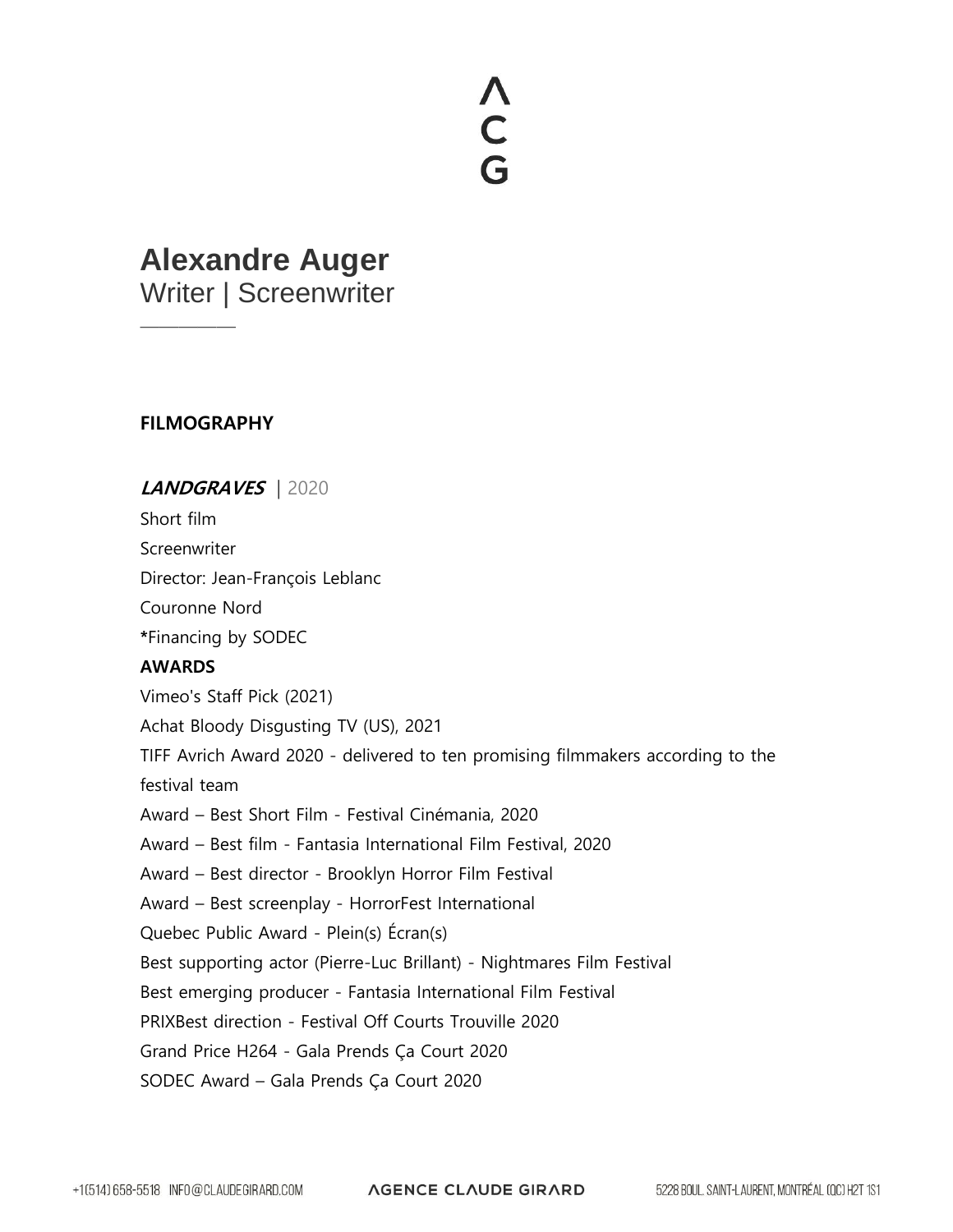Trou du Diable Award - Gala Prends Ça Court 2020 SLA Location Award – Gala Prends Ça Court 2020 Ottoblix Award - Gala Prends Ça Court 2020 Best film - Fantasia International Film Festival 2020 MENTION Best international short film - Macabro International Film Festival **FESTIVALS** Haapsalu Õudus- ja Fantaasiafilmide Festival - Official selection Little Nightmares program, 2021 (Estonia) Uppsala International Short Film Festival, October 2020 (Uppsala, Sweden) Prague Short Film Festival (Karlovy Vary), March 2021 (Prague, Czech Republic) Thess International Short Film Festival, October 2020 (Thess, Greece) Off-Courts Trouville, September 2020 (Trouville-sur-mer, France) Macabro International Film Festival, August 2020 (Mexico City, Mexico) Nightstream - Brooklyn Horror Film Festival, October 2020 (Brooklyn, US) Nightmares Film Festival, October 2020 (Columbus, US) Regard sur le court métrage, March 2020 (Chicoutimi, Canada) Purchase of license Shorts TV, Chaine télé US, 2021 Purchase of license TV5/Unis, 2021 Purchase of license Alter/Dust (US), 2021 Grossman Fantastic Film and Wine Festival, July 2020 (Ljutomer, Slovenia) Fantasia International Film Festival, August 2020 (Montréal, Canada) Ravenheart International Film Festival, August 2020 (Oslo, Norway) DC Shorts International Film Festival, September 2020 (Washington, US) Cinefest Sudbury International Film Festival, September 2020 (Sudbury, Canada) Blacksphere Festival, September 2020 (Prague, Czech Republic) HorrorFest International, October 2020 (Utah, US) Festival du Cinéma International en Abitibi-Témiscamingue, November 2020 (R-Noranda, Canada) Blood in the Snow, November 2020 (Toronto, Canada) Sound Unseen, November 2020 (Minneapolis, US) Festival Cinémania, November 2020 (Montréal, Canada) Festival International du Cinéma Francophone en Acadie, November 2020 (Moncton, Canada) Festival Images en vues, November 2020, (Iles-de-la-Madeleine, Canada)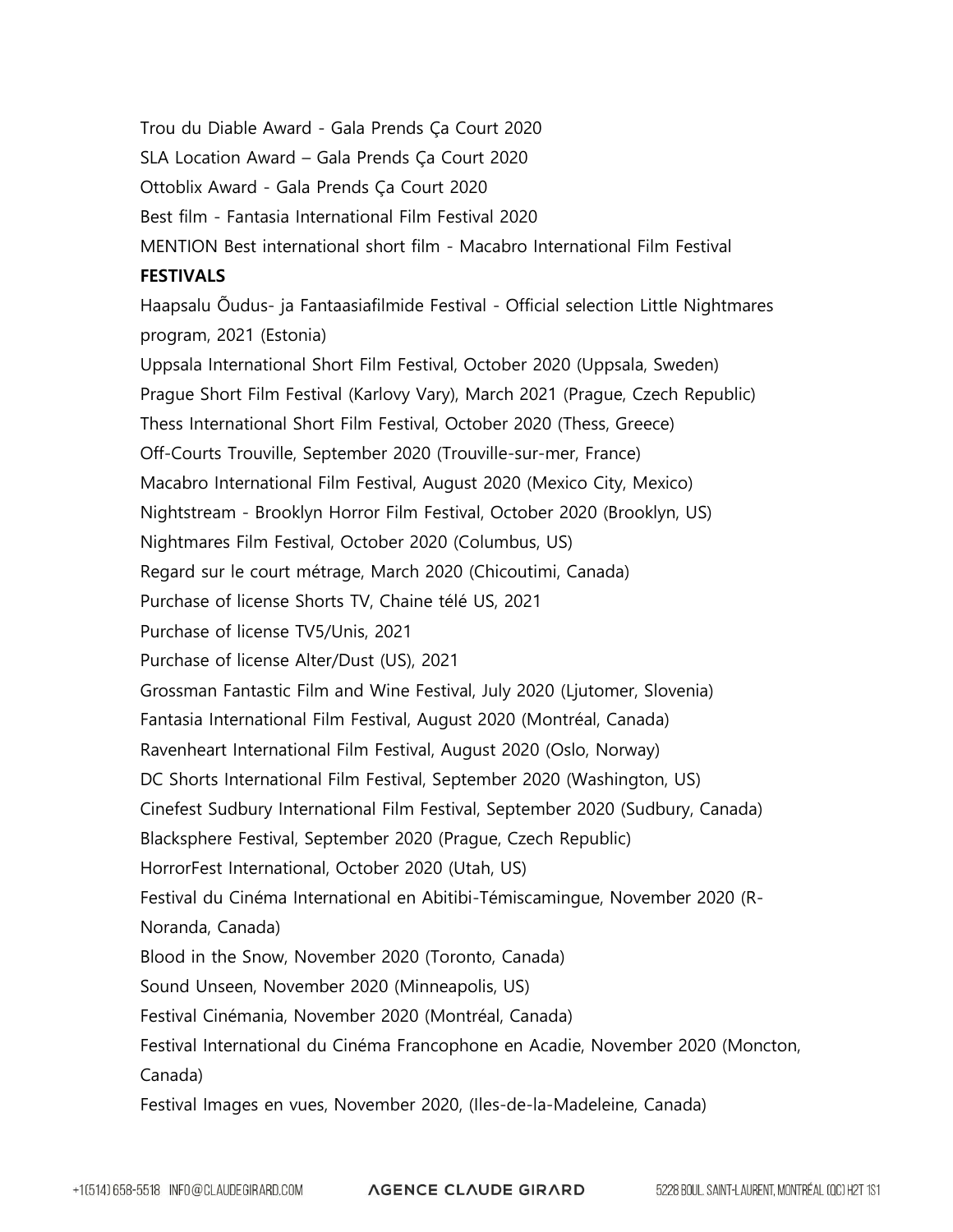Soho Horror Film Festival, December 2020 (Londres, UK) Plein(s) Écran(s), January 2021 (Montréal, Canada) Film Maudit 2.0, January 2021 (Santa Monica, US) Cinéma on the Bayou, January 2021 (Lafayette, US) Nevermore Film Festival, February 2021 (Caroline du Nord, US) Les Rendez-vous du cinéma québécois et francophone, February 2021 (Vancouver, Canada) Cine-Maniacs Filmfest, March 2021 (Turkheim, Germany) Les Rendez-Vous Québec Cinéma, April 2021 (Montréal, Canada) Dawson City International Short Film Festival, April 2021 (Dawson City, Canada) Les Percéides, August 2021 (Percé, Canada)

#### **Les Barbares de La Malbaie** | 2019

—

—

Feature Film Co-screenwriter with Eric K. Boulianne & Marc-Antoine Rioux | Director Vincent Biron DOP Marie Davignon Production Art & Essai | Distribution: Entract films SODEC Atelier Grand-Nord, 2014 | Harold Greenberg Fund, 2013

#### **Heart Bomb (Une bombe au cœur)** | 2019

Short film Co-screenwriter with Éric K. Boulianne, Marc-Antoine Rioux and Rémi St-Michel (Director) Co-production Panaches Films & Christal Films Productions **AWARDS** Prix H264 Jury's Choice Award, available on Apple TV & Amazon Prime Video – 16e Gala Prends Ça Court, 2020 FCVQ – Grand Prize, National Competition – Short film, Québec 2019 International Short Film Competition, Fantasia – Best actor, Montréal 2019 SPASM – Best song HeartBomb in "Heartbomb", Montréal 2019 **FESTIVALS** Red Rock Film Festival – Compétition officielle, USA 2019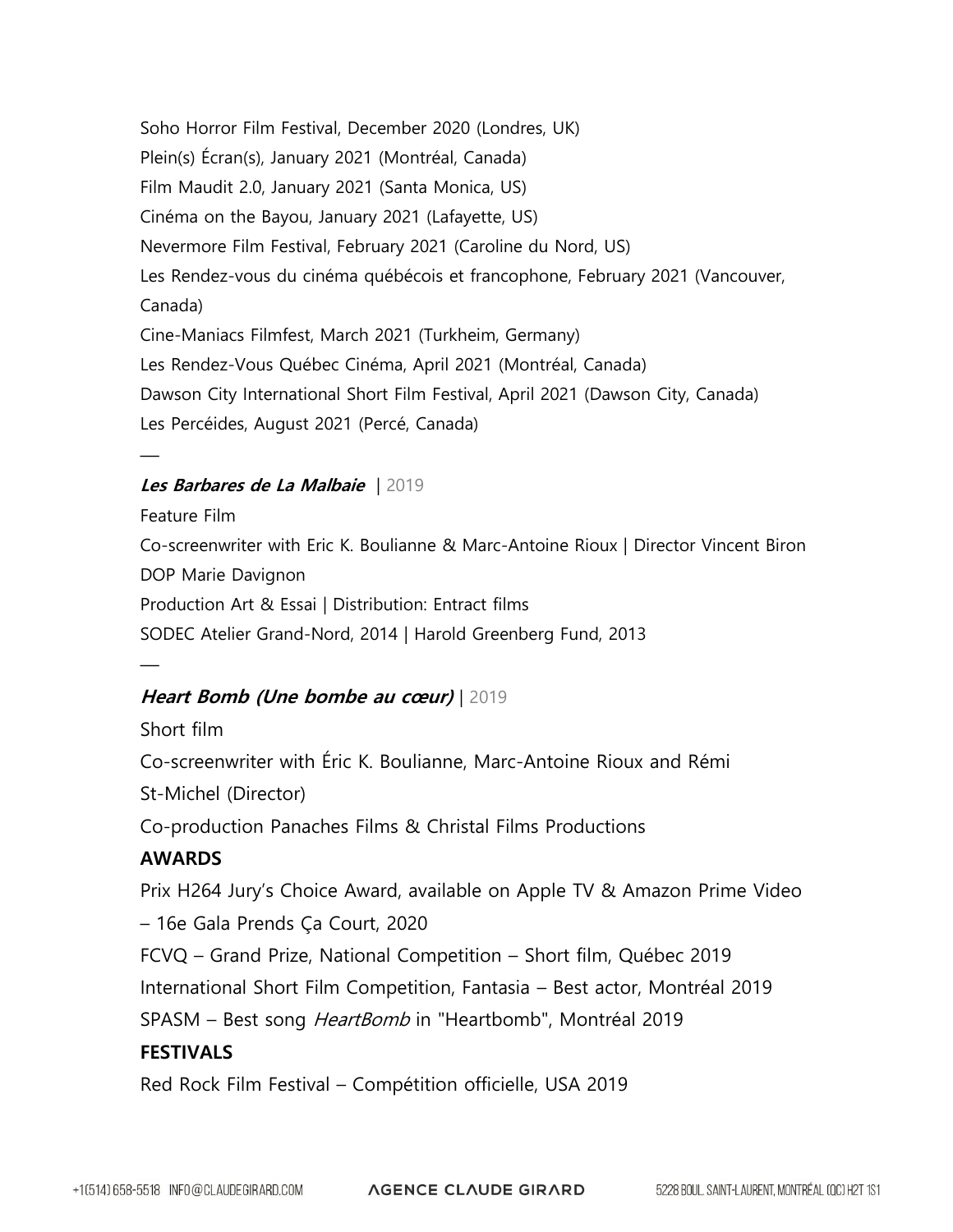Vancouver International Film Festival – Sélection officielle, Montréal 2019 Le long week-end du court – Trois-Rivières, 2019 17th IFF Pacific Meridian, Vladivostok, Russia 2019 – In selection OFF-Courts Trouville, France 2019 – In competition

**Nacer** | In developement Feature film Co-screenwriter with Mathieu Laramée-Denis (Director) Production Art & Essai \*Soutien à la scénarisation de la SODEC (Fictions)

#### **La Guérite** | In development

 $\frac{1}{\sqrt{2}}$ 

—

—

—

Feature film Co-screenwriter with Éric K. Boulianne & Marc-Antoine Rioux | Director Rémi St-Michel Production : Les Films Christal

#### **Deux par quatre** | In development

Feature film Director: Lawrence Côté-Collins Production COOP vidéo | Distribution Panache films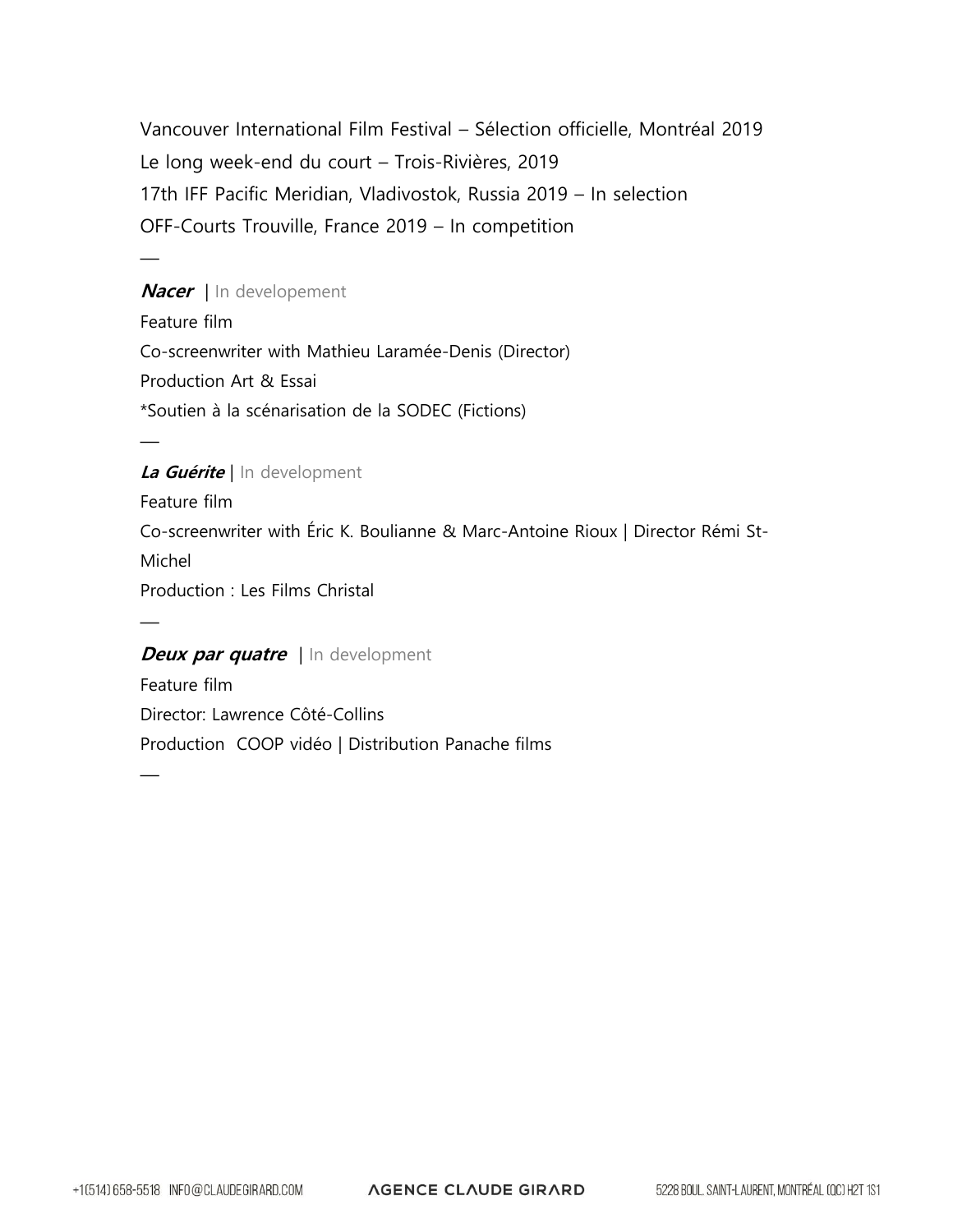#### **Derrière le bruit des machines** | In development

Feature film **Screenwriter** Director: Alexis Fortier Gauthier Production Coop Vidéo de Montréal | Distribution Les films Christal

#### **AWARDS**

—

Writing grant from the Conseil des arts et des lettres du Québec Téléfilm Canada development program grant, french language feature film project

#### **La Voyante** | 2017

Short film, 19 min Co-director with Alexis Fortier Gauthier Independant Production \*Special mention of the Jury at the 36th Rendez-vous Québec Cinéma **FESTIVALS** 13<sup>th</sup> edition Cinéma on the Bayou Film Festival, 2018 Festival Vitesse/Lumière, 2018 Festival Parties de Campagne, 2018 Festival Longue vue sur le court, 2018 Festival Interactif de Cinéma de Lévis (FICL), 2018 21<sup>th</sup> Festival Regard, Jonquière 2017 16<sup>th</sup> Festival SPASM, 2017 2 th Festival Plein(s) Écran(s), 2017 21<sup>th</sup> Festival du film de Lévis, 2017 Talent tout Court au Centre Phi, 2017

#### **PRANK** | 2016

Feature Film

—

Co-screenwriter with Éric K. Boulianne & Marc-Antoine Rioux | Director Vincent Biron Coproduction: Romance Polanski, Booty Allen, Art & Essai | Distribution: FunFilm

#### **AWARDS**

RVCQ – Prix Gilles Carle, Montréal, Québec, 2017

FNC – Série « Vivre le cinéma autrement » – Montréal, Québec, 2017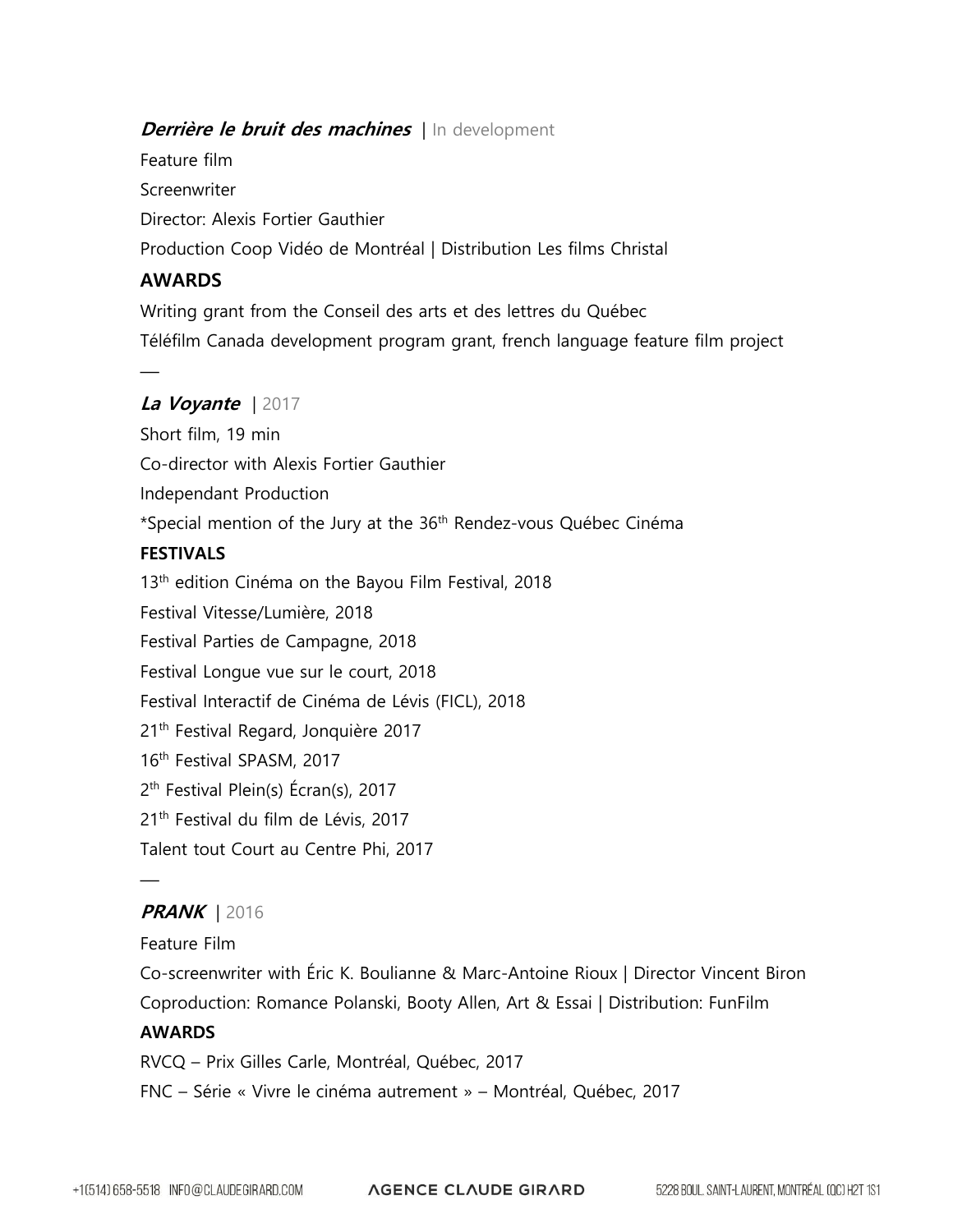FICFA en Acadie – Prix La vague du meilleur long métrage canadien de fiction, NB, Canada, 2016 Raindance Films Festival – En sélection, Londres, 2016 Filmfest Hamburg – En sélection, Allemagne, 2016 FNC – Prix du public Temps 0, Montéal, Québec, 2016 TIFF – Sélection Officielle Section Discovery, Canada, 2016 73<sup>e</sup> Mostra de Venise – Première Mondiale, Compétition officielle à la semaine de la critique, Italie, 2016

#### **Ships** | 2016

—

—

Short Film, 7 min Screenwriter and Co-director with Alexis Fortier Gauthier

#### **FESTIVALS**

34<sup>th</sup> edition des rendez-vous du cinéma québécois

#### **Yo** | 2015

Feature Film **Screenwriter** Director: Matias Meyer Production Axolote Cine, Art Essai | Distribution FIGa films

#### **AWARDS**

Best Feature film and Best actor at the 13<sup>th</sup> Morelia International Film Festival, Hubert Bals development fund- Spring 2013

#### **FESTIVALS**

45<sup>th</sup> International Film Festival Rotterdam

44<sup>th</sup> Festival du nouveau cinéma de Montréal

- 26<sup>th</sup> Stockholm International Film Festival
- 30th Belfort Entrevues Film Festival
- 37th Havana Film Festival
- 13th Morelia International Film Festival
- 23rd International Film Festival Prague FEBIOFEST
- 30th Fribourg International Film Festival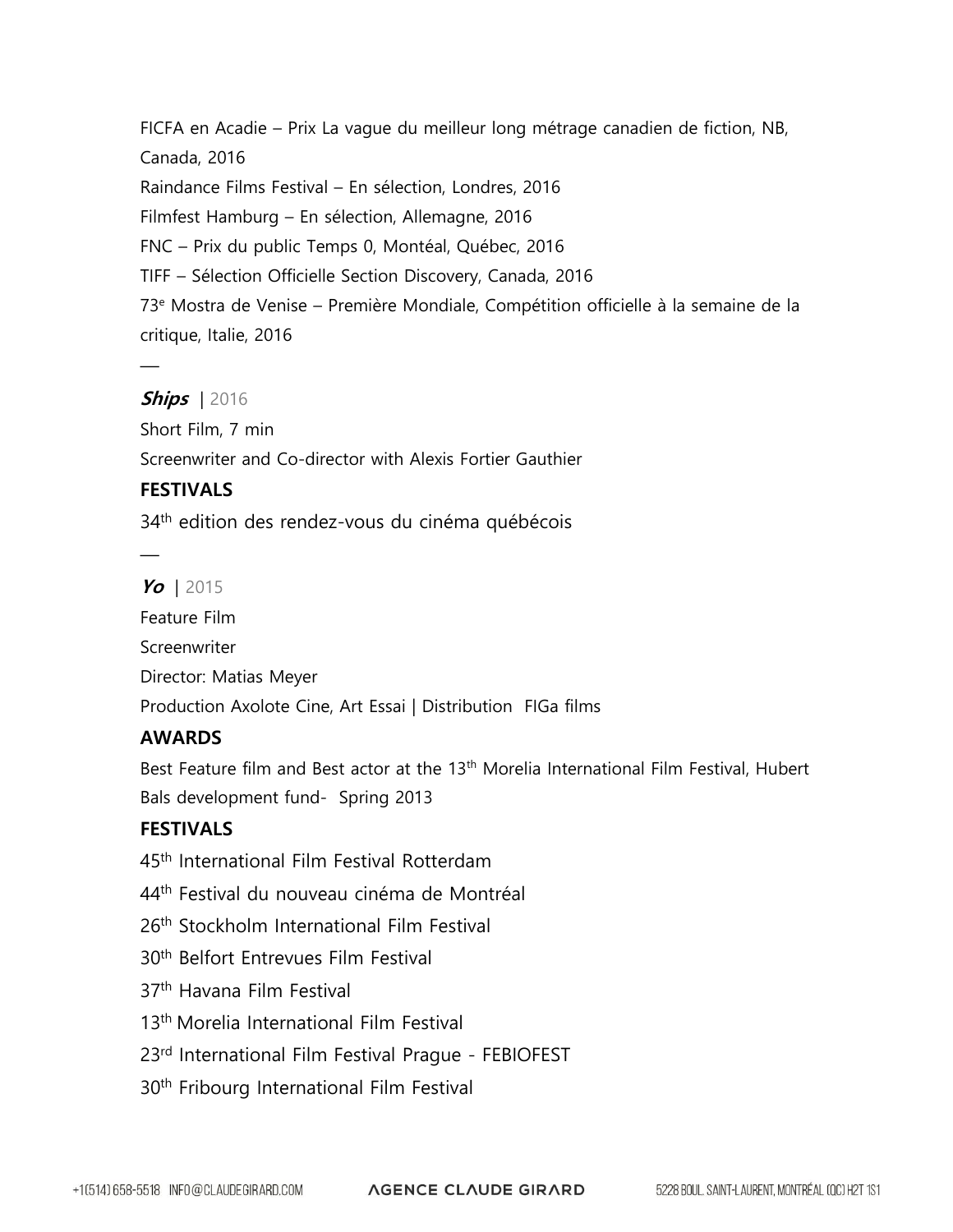#### **Pas la grosse Sophie** | 2013

Short film **Screenwriter** Director: Philippe Arsenault Production: A+E | Distribution : Travelling

#### **AWARDS**

Jury's Grand Prize - Ffestival de cinéma de la ville de Québec Best actor - Prends Ça Court 2014 Jury's award & audience award - Festival des films de la relève **FESTIVALS** 20<sup>th</sup> Palm Springs International Festival of Short Films 25th São Paulo International Short Film Festival 27<sup>th</sup> festival international du cinéma francophone en Acadie 32th Ale Kino Film Festival (Poland) 32th edition des Rendez-vous du cinéma québécois 18<sup>th</sup> edition Regard sur le court-métrage (Saguenay) Festival Fantasia 2014 Festival de la ville de Québec Talent tout court – Cannes 2014 Red Rock Film Festival

#### **Gaspé Copper** | 2013

Short film Screenwriter Director: Alexis Fortier Gauthier

#### **AWARDS**

 $\frac{1}{\sqrt{2}}$ 

Nominated for best short or medium length film - Jutra 2014 Grand prize - 11<sup>th</sup> edition of COURS ÉCRIRE TON COURT! contest Best actress - San Diego kids Film festival Meilleur court-métrage Gaspésien au festival les Percéides 2013 Meilleur film le moins insolite au festival SPASM 2013 Gilles Carles award at festival Images et lieux Closing film at the 31<sup>st</sup> Rendez-vous du cinéma québécois.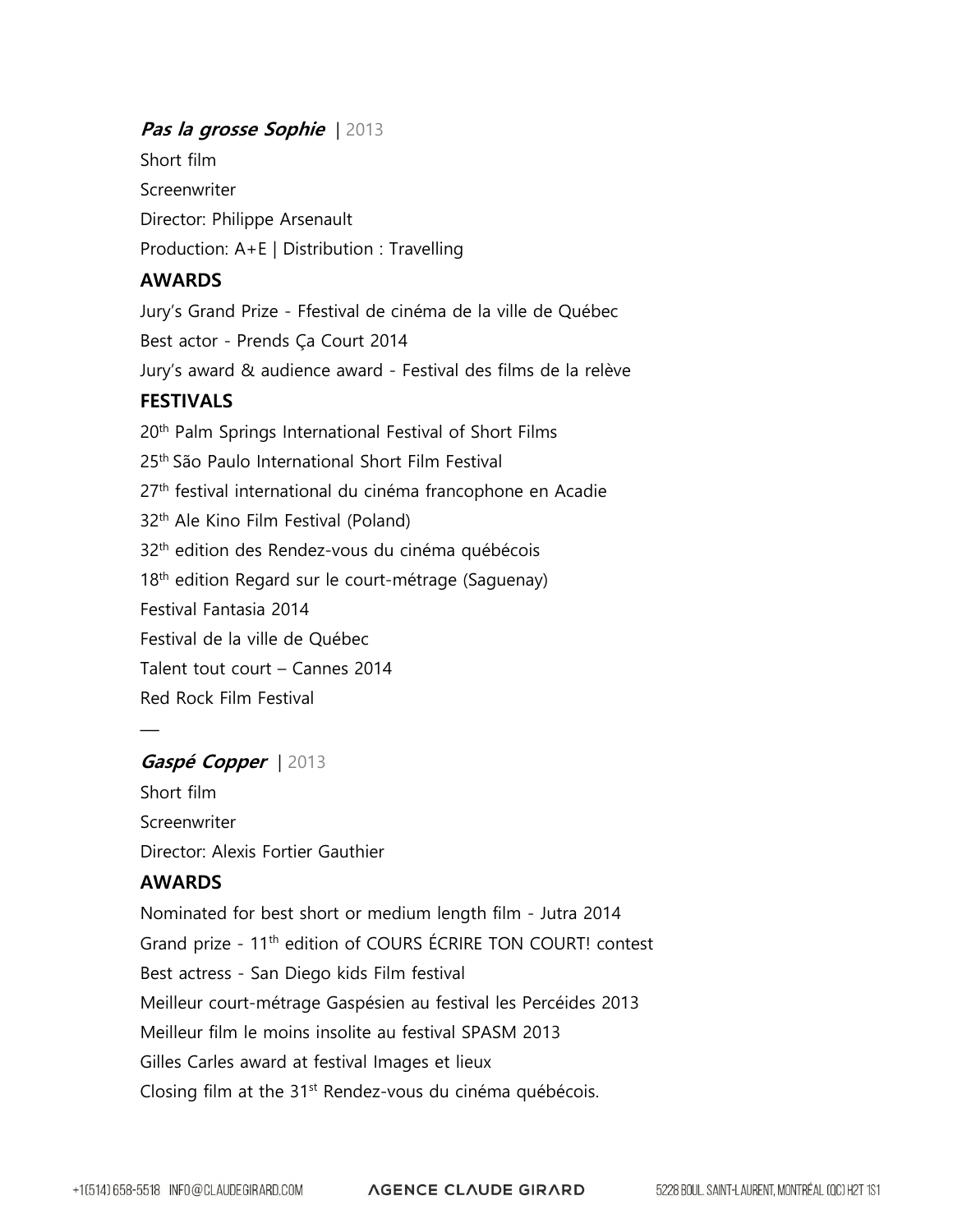#### **FESTIVALS**

45th Nashville Film Festival 43rd Giffoni Film Festival 32nd Vancouver International Film Festival 17<sup>th</sup> edition Regard sur le court-métrage, Saguenay 27<sup>th</sup> The International Festival of Francophone Cinema in Acadia 14<sup>th</sup> edition festival Off-court de Trouville, Zinebi55 (Bilboa) Curta cinéma 2013 (Rio de Janeiro) 8 th Short Shorts Film Festival Mexico 37<sup>th</sup> Portland International Film Festival Yorkton Film Festival Foyle Film Festival

#### **TELEVISION | WEB**

 $\frac{1}{\sqrt{2}}$ 

—

 $\frac{1}{\sqrt{2}}$ 

# **La Bête** | In development Web series 6 x 43 min Co-screenwriter with Simon Sauvé Adaptation of the novel La bête à sa mère written by David Goudreault, published by Stanké editions Production Trio Orange

**Lourd** | 2016 Web series 1 x 22 min Screenwriter (one episode) Created by: Catherine Therrien (Director) and Marie-André Labbé Production Attractions images | Broadcast VrakTv

**Jampack 1 and 2** | 2011-2013 Web series 22 x 5 min Co-screenwriter and co-creator with Éric K. Boulianne Direction Rémi St-Michel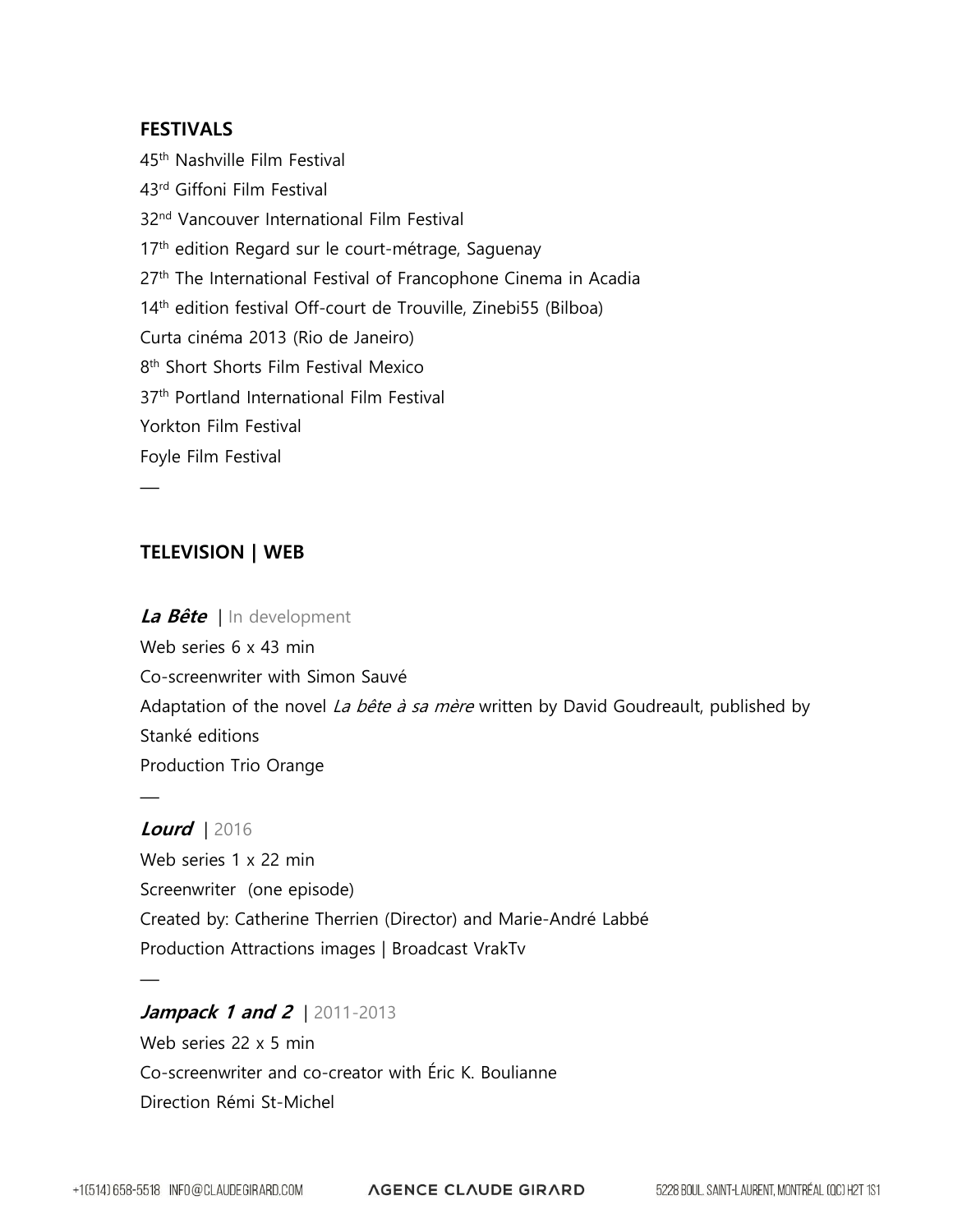#### **SCRIPT CONSULTANT**

**Le voyage de Toshiro** | In development Screenwriter Alexandre Dostie Production Art & Essai

**Les roses blanches** | In Financing Screenwriter Marilou Caravecchia-Pelletier Production Maestro

**Fake Empire** | In development Screenwriter Luiza Cocora Production Art & Essai

#### **EDUCATION**

 $\frac{1}{\sqrt{2}}$ 

—

—

—

—

 $\frac{1}{\sqrt{2}}$ 

**Université du Québec à Montréal** | 2008 Bachelor's degree in communications  $\frac{1}{\sqrt{2}}$ 

**Cégep de St-Laurent** | 2005 College diploma in cinema

#### **RELATED EXPERIENCE**

**Member of the board of directors of SARTEC** | 2018-xx

**Lecturer at UQAM** | 2019 Course EDM-4113 (production of graduate films), winter 2019